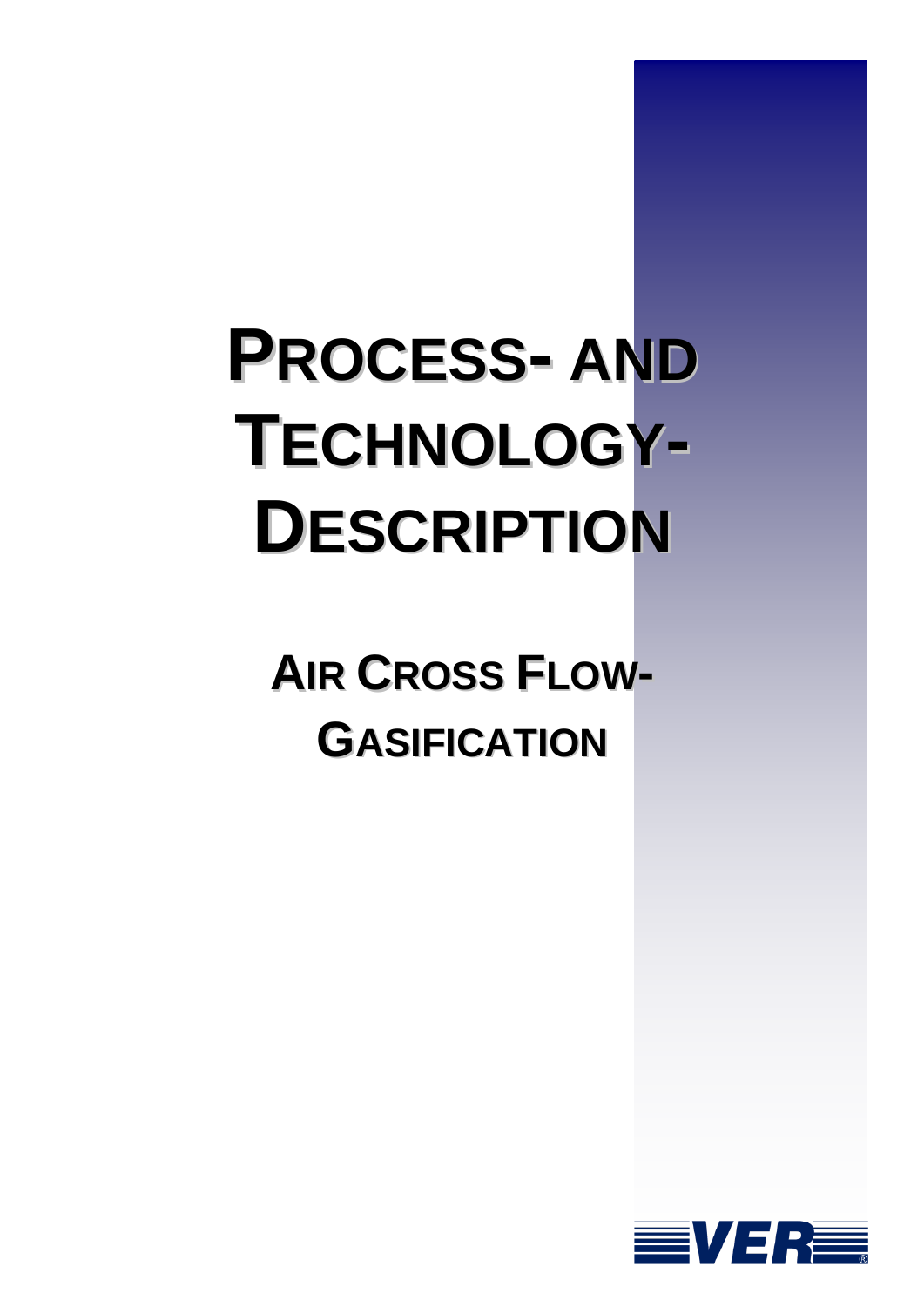

# **1 Description of the technology:**

## **1.01 Development of the Air cross flow gasification-process**

The VER Ltd. began in 1993 with the development of a new gasification process for energy recovery of organic products. In the fall of 1994 a Pilot plant in Freital near Dresden, which works according to this method, was put into operation.

The plant has a capacity of 15 to 30 kg/h and is useful for testing the suitability of different gasifier feedstock in terms of their composition and processing to determine the design data for the design and construction of major gasification plants, based on specific materials used, and data for any to develop necessary approval process for such facilities.

In 1995, an operating license after BImSchG for the examination of about 100 types of waste was granted. Since February 1996, on behalf of customers order, studies carried out with treated waste, dried sewage sludge and with the standard fuel SGF in the LQV pilot plant.

For this new technology of air cross-flow gasification, the VER GmbH 1996 has received a German patent.





Picture 1: LQV-pilot plant in Freital

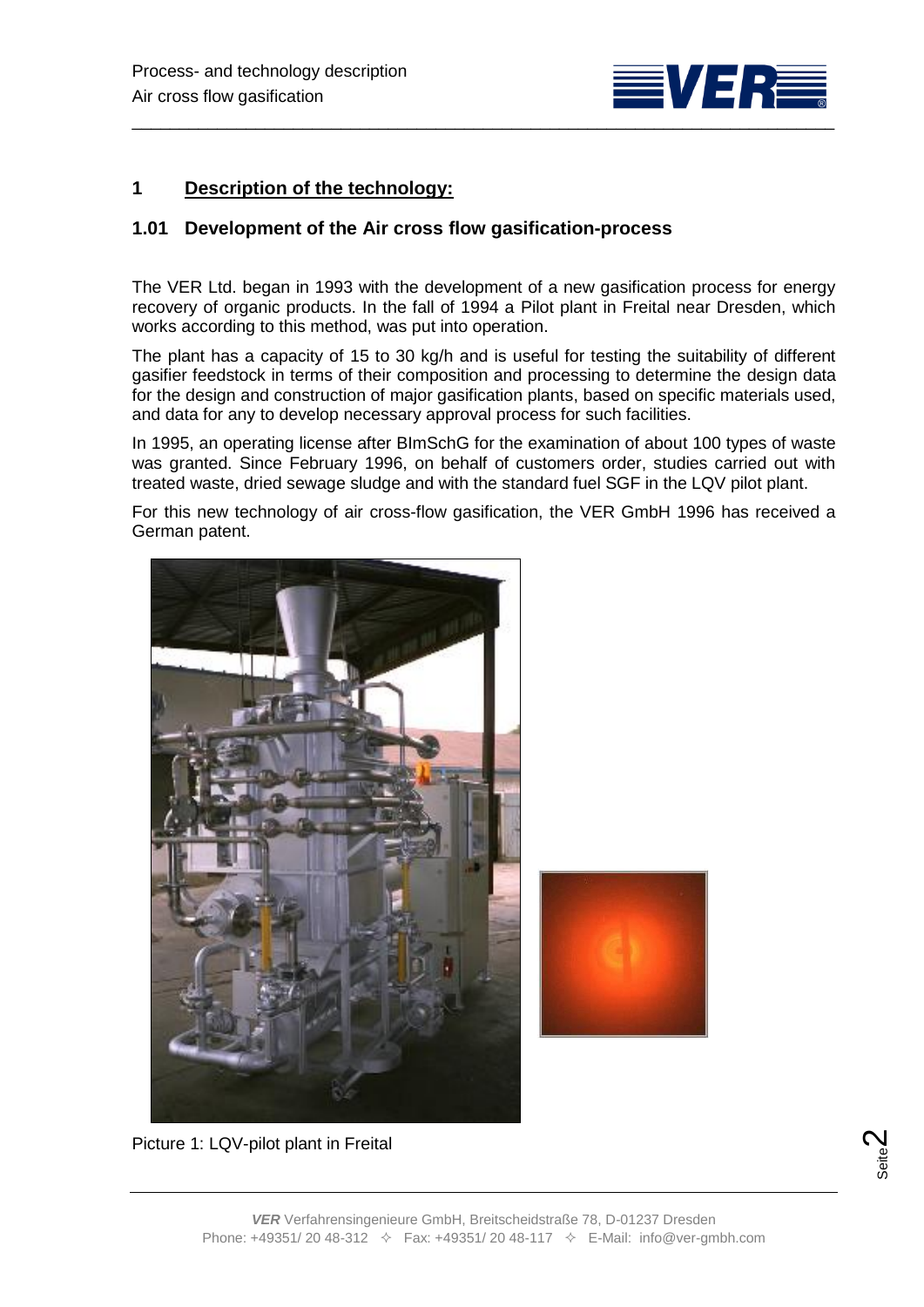

# **2 Description of the LQV-pilot plant**

The pilot plant consists of the main components:

- Gasification unit with a combustion chamber and ash collector unit
- Flue gas heat changer  $\bullet$
- Flue gas cleaning  $\bullet$

The processing of the used fuels is outside the system. The feeding and metering of the fuels is in regard to the low mass flow rates (up to 40 kg/h) presently carried out manually.



Picture 2: Schematic structure of the LQV-pilot plant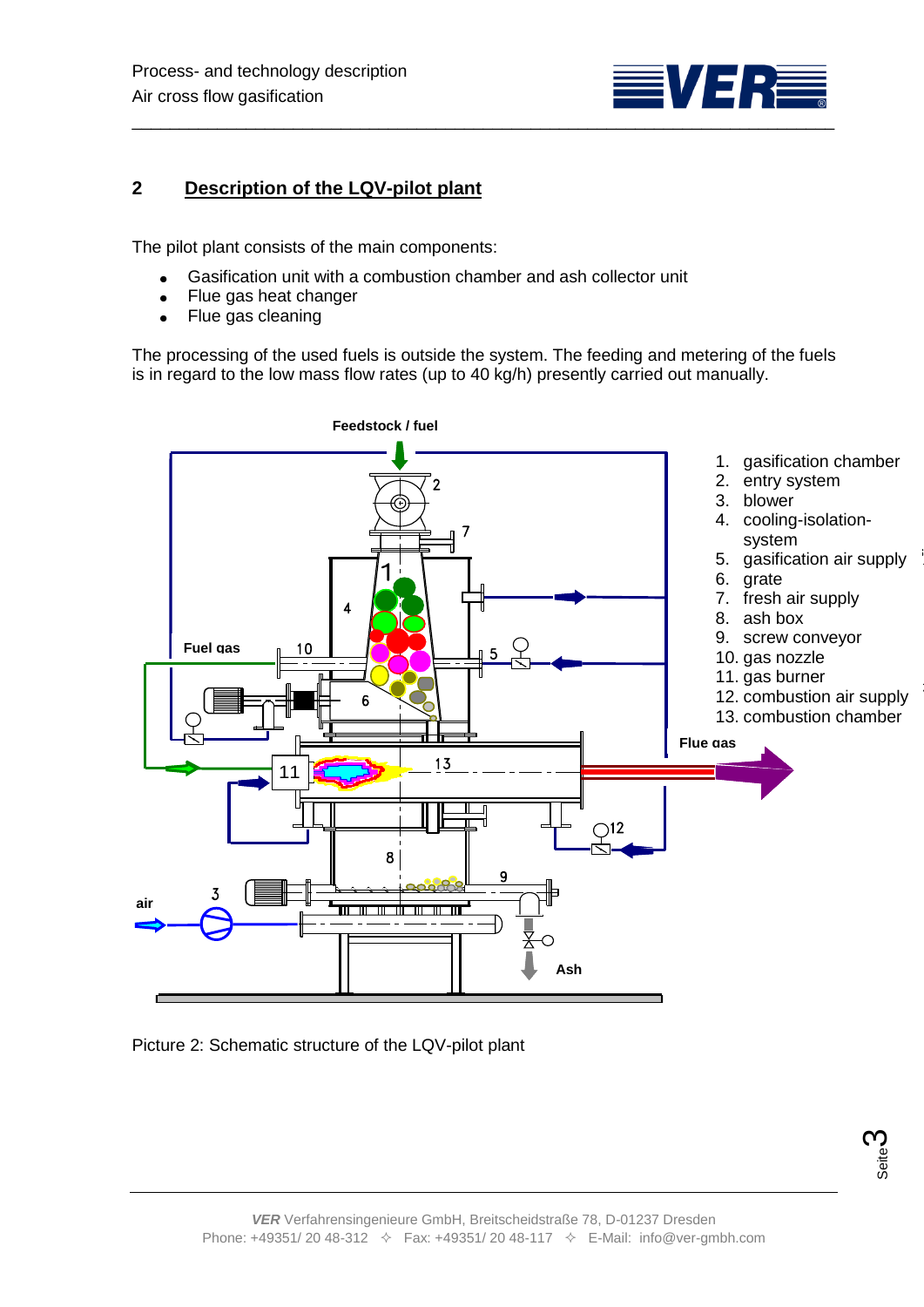

# **2.01 Gasification unit**

## **2.01.1Structure oft he gasification unit**

The gasification unit consists of 3 moduls:

Gasification chamber / chamber / ash collector

The modular design makes it possible to set up and operate the gasifier with and without integrated combustion chamber unit. This possibility is of interest if, for example the fuel gas from several gasification units in a common combustion chamber is burned, or if otherwise the gas from one or more gasification units, e.g. in a gas engine, will be used.

# **2.01.2Function of the gasification unit**

#### *Gasification chamber*

The gasification chamber is a conically downwardly widening shaft with a volume of 130 l (VA 130). The upper end forming a chamber lock through which the charge is to be gasified with the feeds. At the bottom of the gasifier is the grate. This is designed as a movable grate steps and has two tasks: on the one hand, promoted by the shear movement, the ashes of the fuel to the side-mounted ash discharge channel, on the other hand is the rust of the lower supply air gasification.

The feeding of the gasification air or of the gasification agent is at two different locations. The majority, about 90% of the gasification air is blown laterally, whereby a so-called cross-flow is realized.

The second lower portion of the gasification air is supplied through the grate. The purpose of this so-called rust air is to ensure especially for a widespread or almost complete combustion of the fuel to be gasified.

The outlet of the gasification gas is located on the side of the air supply opposite side.

The cooling of the gasifier is carried by a two-layer heat-isolating system. Through this system, the total air (gasification and combustion air) is directly warms. In this way, the heat losses are reduced.

The commissioning of the plant is carried via a hot air blower, which ignites the fuel in the gasifier bed. Thereafter, no further supply of auxiliary power occurs in the gasification chamber, the process is auto-thermal.

## *Combustion chamber unit*

The combustion chamber unit is disposed below the gasifier unit. The gas leaving the gasifier is supplied to a specific lean gas burner. The combustion air is used first to cool the combustion chamber and is thereby further heated before they also the burner is supplied. The combustion chamber is dimensioned such that at an average fuel flow rate, the residence time of the flue gas is 2 s, was in the use of contaminated fuels according to the 17. BImSchV is required.

Seite 4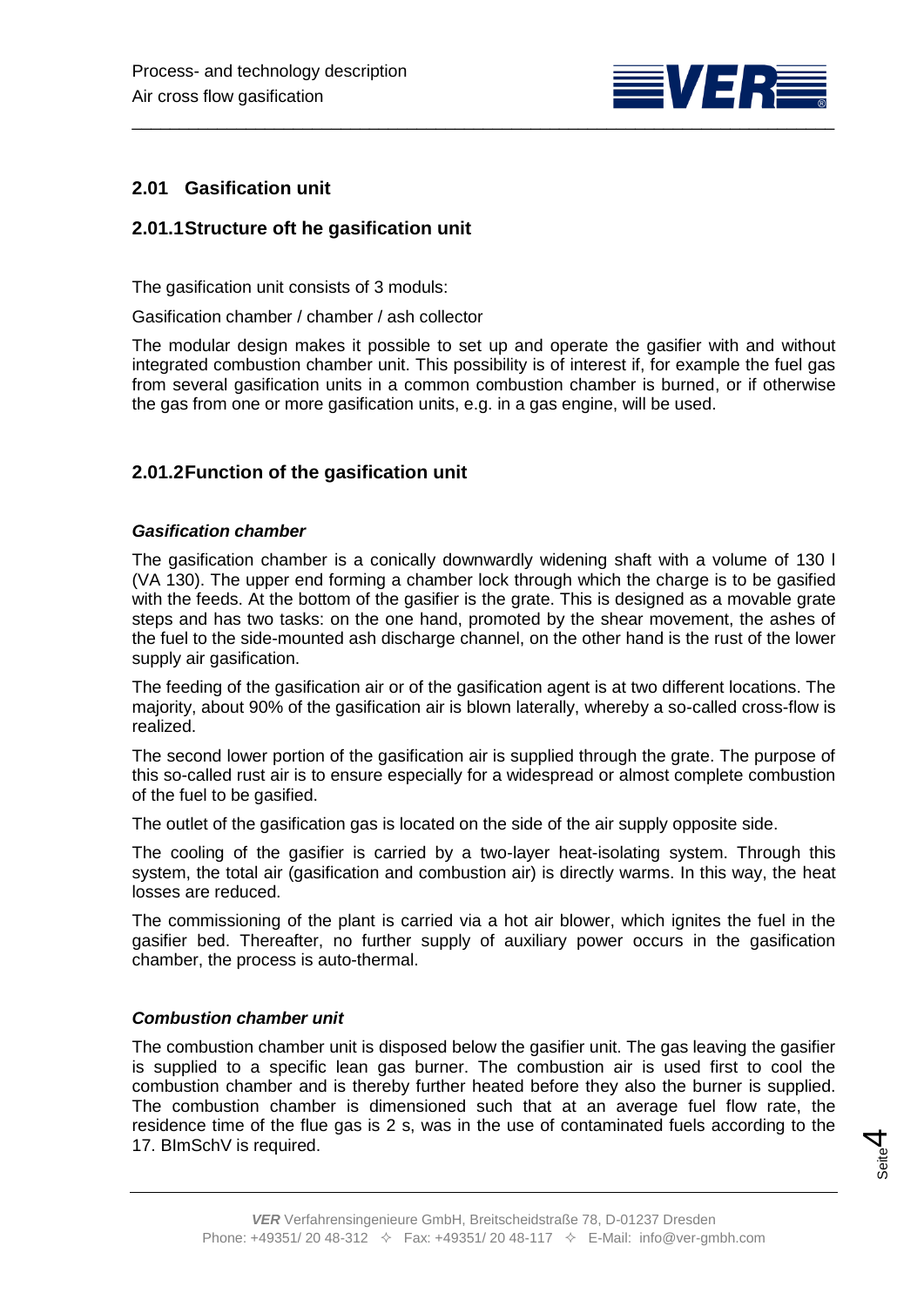

In the event that the combustion chamber temperature drops below 850 ° C (during start-up or shut-down and in case of malfunctions), is supporting a burner that runs on propane, which ensures reliable ignition of the lean gas.

Through the combustion chamber unit extends the ash chute through which falls the fuel ash from the gasifier into the ash collection container, without however exists between them a connection.

## *Ash collection container*

The lowermost third part of the gasification apparatus is the ash collection container. This is collected from the gasifier through the ash slot of the combustion chamber unit falling fuel ash. The ash collector is tapered down and has a screw in the bottom tray for ash discharge.

Through a double jacket of the ash collector is cooled by means of the total air. The ash screw is closed by a slide which is cyclically opened for discharging the ash.

## **2.02 Heat exchanger**

The combustion gas from the combustion chamber passes into the heat exchanger where the hot gas the sensible heat is extracted. As a cooling medium, the return of the heating system is used at the plant site. The flue gas exits the heat exchanger at about 100  $\degree$  C. Outside the heating season the heat is dissipated through an air heat exchanger to the environment.

Downstream of the heat exchanger is an induced draft blower, which causes the heat exchanger, the combustion chamber and the gasifier, the total gas flow and promotes the flue gas through the downstream gas cleaning.

# **2.03 Flue gas cleaning**

The LQV pilot plant has a two-stage flue gas cleaning. This is necessary in order to comply the energy recovery from waste, the requirements of the 17th BImSchV. When using an unloaded wood is a flue gas cleaning generally not necessary.

The first cleaning step is an activated coke filter with integrated dust filter. In this purification stage, the dust and contaminants bound thereto, as well as a number of other contaminants from the flue gas can be largely removed. Consumed activated carbon, which is loaded with pollutants, is fed to the gasifier as fuel, so this will not normally be disposed of as waste. The adsorbed organic pollutants are destroyed by the gasification and subsequent combustion of the gas and the largely inorganic pollutants are involved in the fuel ash. Only in cases where the used fuel contains greater amounts of volatile heavy metals mercury and arsenic, which are involved only in an insufficient amount in the fuel ash, a waste of the loaded activated coke is required.

The second flue gas cleaning stage is an alkaline scrubber. During the processing of chlorine-containing feedstocks leads to the formation of hydrogen chloride. Since the activated carbon adsorber is not in a position to reduce the hydrogen chloride content in the flue gas to the 17th BImSchV to prescribed limit, the activated carbon filters, is a wet washing downstream. In this wet washing by means of an approximately 5 -% sodium bicarbonate solution removed in the flue gas contains hydrogen chloride. Sulfur dioxide is also removed by this wash. This creates a sodium chloride-/-sulfate solution, which is not a pollutant.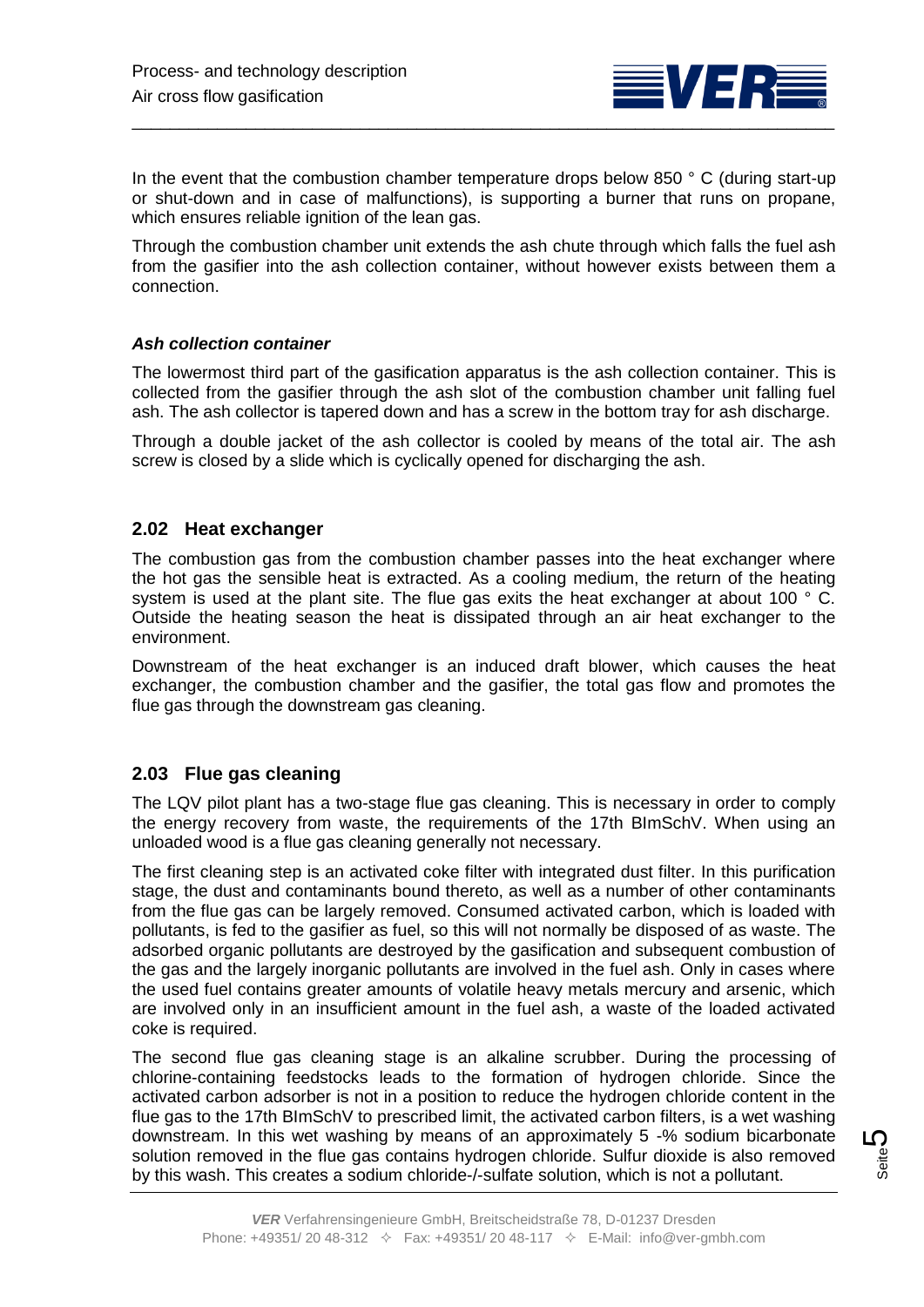

## **3 Messurement- and control concept**

The LQV pilot plant is operated by a small control system mostly automatically. By appropriate sensors, all relevant process parameters are recorded, such as temperatures in the gasification chamber, air flow rates, levels, pressures and switching states of valves. Thus, the energy and materials accounting for the overall process is possible.

The visualization of process data and archiving of these data takes place with a downstream PC.

Apart from a few simple procedures and manual feeding of the carburetor with fuel is the starting of the pilot plant automatically. The startup program establishes the process parameters that characterize the normal operation of the plant. In normal operation, various control loops respond to internal and external disturbances. During the entire period of operation parameters on critical limit is exceeded and the condition of aggregates can be monitored. If faults occur, depending on the severity and duration of triggered fault either alarm or left the system automatically and made a safe condition.

The following control loops are active during normal operation:

#### *Reaction temperature in the gasifier*

The temperature measurement in the gasifier via a temperature probe (12 measuring planes). This allows the temperature profile shown on the gasifier and the location of the reaction zone can be determined. Via the variation of the gasification agent or by varying the oxygen concentration, the reaction temperature in the vicinity of the desired value is maintained.

#### *Gasifier pressure*

The internal pressure in the gasifier is measured, adherence to the desired pressure set point in the gasifier via the setting of the induced draft fan speed of the flue gas cleaning. A nominal value of 5 mm water head prevents the escape of carbonization gas of the fuel sheath.

#### *Lean gas combustion*

The determination of the concentration of oxygen in the flue gas from lean gas combustion and the corresponding variation of the quantity of combustion air in the combustion chamber optimal combustion conditions with regard CO concentration and temperature of combustion are produced.

### *Fill levels in the gasifier and the ash pit*

The above levels are recorded and displayed. As already mentioned, made the fuel metering and the ash discharge current manually. These processes can be automated by adding the corresponding aggregates.